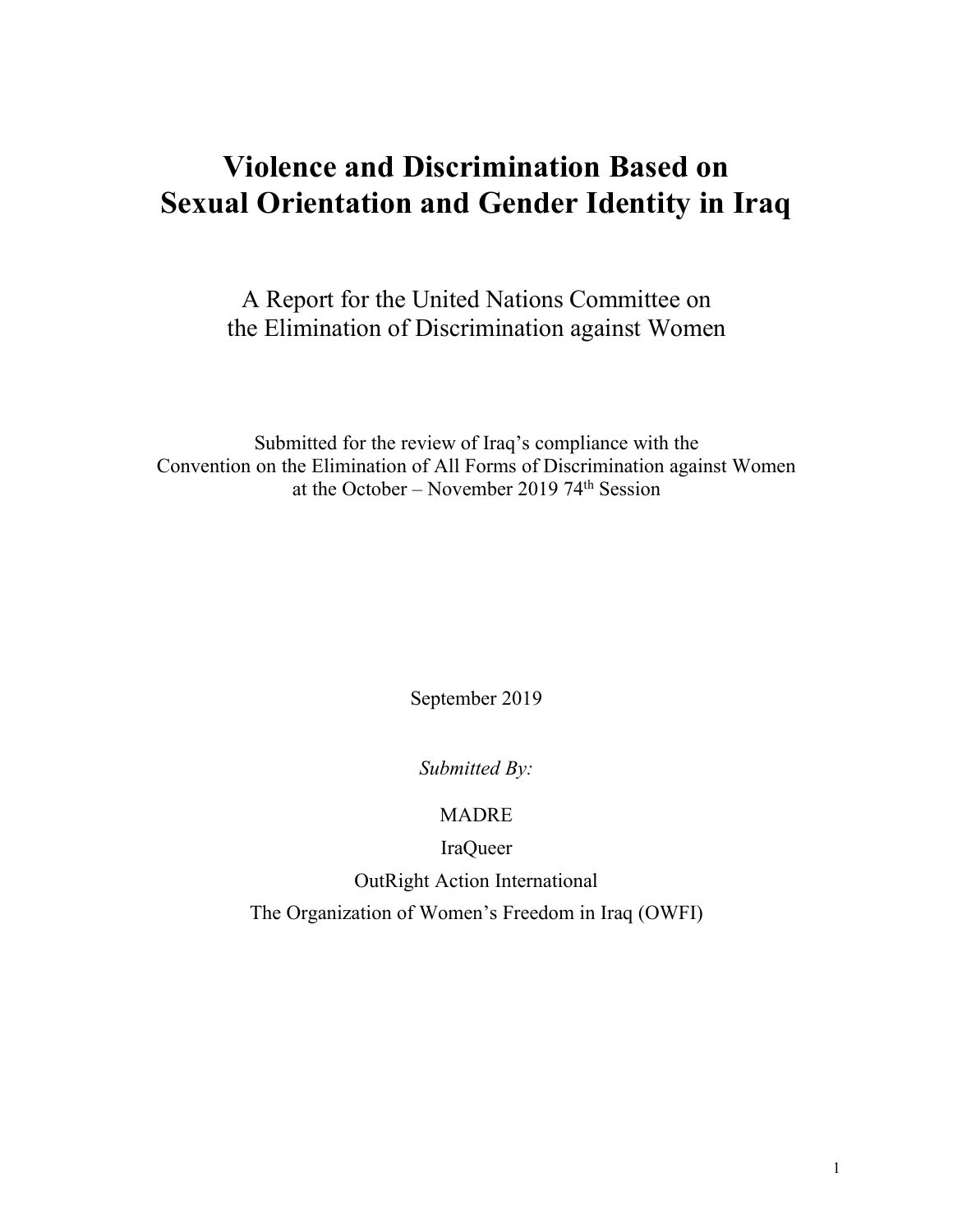# **Table of Contents**

| II. Violence and Discrimination on the Basis of Sexual Orientation and Gender Identity                                                                                  |  |
|-------------------------------------------------------------------------------------------------------------------------------------------------------------------------|--|
| B. The Government of Iraq's Failure to Prevent, Investigate, Punish and Provide Redress for                                                                             |  |
|                                                                                                                                                                         |  |
| III. Lack of Accountability for Sexual Violence and Gender-Based Crimes Committed by<br>B. The Government of Iraq's Failure to Prosecute Sexual and Gender-Based Crimes |  |
| IV. Lack of Access to Safe Employment and Necessary Health Services for LBTI People in                                                                                  |  |
| V. Discriminatory Media Portrayal of LBTI People in Iraq (Articles 2, 3, & 5)  10                                                                                       |  |
|                                                                                                                                                                         |  |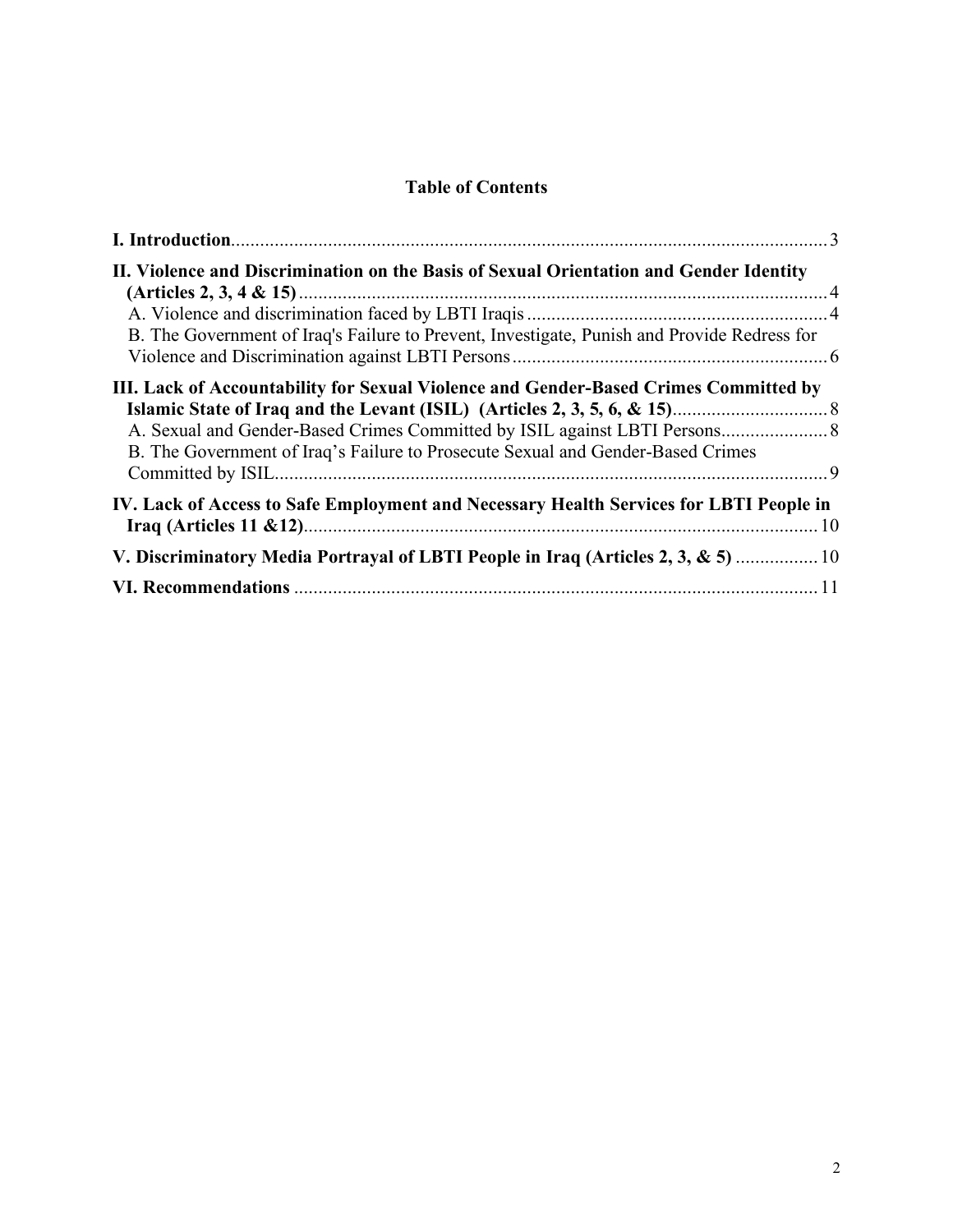#### **I. Introduction**

This report<sup>1</sup> addresses urgent areas of concern related to the status of human rights of lesbian, bisexual, transgender, and intersex (LBTI)<sup>2</sup> people in Iraq and is intended to supplement information the Government of Iraq provided in its fifth periodic report to the Committee on the Elimination of Discrimination against Women (the Committee) for its review at the 74<sup>th</sup> Session to be held in October – November 2019. Violence and discrimination against LBTI individuals in Iraq continues to flourish, and victims are guaranteed virtually no protection or redress. Despite the rampant violence, the Iraqi Government's report to this Committee makes no mention of the rights of LBTI people. The Government of Iraq has failed in its obligations under the Convention on the Elimination of All Forms of Discrimination against Women (CEDAW) to promote and protect the human rights of those who face violence and discrimination based on their real or perceived sexual orientation, gender identity and expression, and sex characteristics (SOGIESC).

Faced with the ever-present possibility of discrimination, extreme violence, torture, and murder, being perceived as LBTI in Iraq places one in immediate danger. The state-sanctioned culture of anti-LBTI discrimination permeates Iraq's institutions and society. Perpetrators of egregious anti-LBTI human rights violations include victims' family members, militia fighters and religious militants from various groups, as well as government officials. Members of the security forces and police are, at best, non-responsive to human rights violations committed on the basis of SOGIESC, and at worst, active participants in them. People in Iraq can count on virtually no protection or recourse for anti-LBTI violence and discrimination.

Iraqi community service providers and human rights activists, including victims of anti-LBTI discrimination and violence, take great risks to record human rights violations committed on the basis of SOGIESC. The shared hope of these individuals and their international allies is that these stories will spur immediate action on the part of the Iraqi government to ensure greater safety and protections for Iraqi LBTI people. Even in times of conflict, the Iraqi government is obligated to adhere to CEDAW, and there are basic steps it can take now to help protect LBTI people from human rights violations, namely by acknowledging that LBTI people, like all people, have human rights that must be respected.

Our organizations wish to further the work of the Committee on the Elimination of Discrimination against Women by providing independent information concerning the rights protected by CEDAW. We respectfully request that the Committee's review cover areas of concern related to the status of the rights of LBTI persons in Iraq.

<sup>&</sup>lt;sup>1</sup> The report was not translated to Arabic for security reasons.

<sup>&</sup>lt;sup>2</sup> To date, there have not been any documented cases of crimes committed against intersex persons by ISIL or by other actors within Iraq. This does not however mean that the strategies for prosecuting gender-based crimes committed by ISIL and by other actors should not or could not apply to cases of gendered crimes committed against real or perceived intersex persons.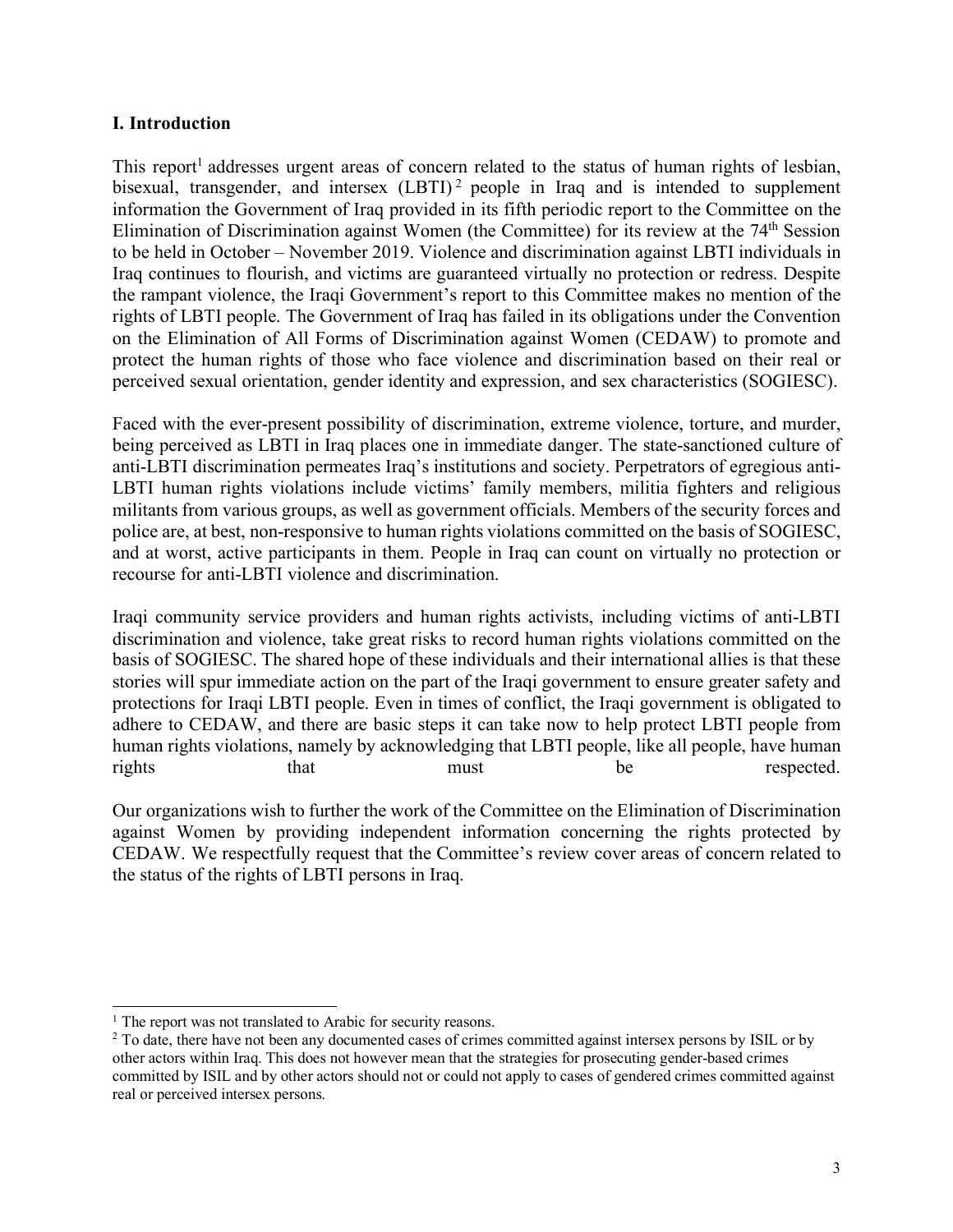### **II. Violence and Discrimination on the Basis of Sexual Orientation and Gender Identity (Articles 2, 3, 4 & 15)**

The Government of Iraq is obligated to promote, defend, and protect the rights of its LBTI citizens under human rights law, including under CEDAW. This Committee has previously made clear that sexual orientation and gender identity are grounds for protection under the Convention, such as in General Recommendation No. 28 which states: "The discrimination of women based on sex and gender is inextricably linked with other factors that affect women, such as…sexual orientation and gender identity."3 Additionally, General Recommendation No. 33 regarding accessto justice states that, "Grounds for intersectional or compounded discrimination may include…being lesbian, bisexual, transgender women or intersex persons" and that these "intersecting factors make it more difficult for women from those groups to gain access to justice."<sup>4</sup>

General Recommendation No. 35 on gender-based violence further affirms the inclusion of sexual orientation and gender identity under the Convention and calls on States to repeal all legal provisions that discriminate against or encourage gender-based violence against women, including lesbian, bisexual, and transgender women.<sup>5</sup>

# *A. Violence and discrimination faced by LBTI Iraqis*

The mere perception of being LBTI is extremely dangerous in Iraq and living openly as an LBTI person is nearly impossible. For victims of anti-LBT discrimination, including violence, there is no viable recourse in the Iraqi State.<sup>6</sup> Government security forces not only fail to investigate acts of discrimination and violence against LBTI people, but they also stand by and allow violence to occur, fully aware of what is happening.7 Furthermore, security forces and government officials themselves commit anti-LBTI discrimination and violence.8 The government's denial of access to justice for victims of these human rights violations encourages further discrimination and acts of violence, including those committed by health professionals and others who capitalize on LBTI peoples' vulnerable status.<sup>9</sup> In addition, LBTI survivors of violence often do not report incidents due to fear of additional violence or discrimination from state officials or of their orientation or

 <sup>3</sup> UN Committee on the Elimination of Discrimination against Women, *General Recommendation No. <sup>28</sup> on the* Core Obligations of States Parties Under Article 2 of the Convention on the Elimination of All Forms of *Discrimination against Women*, para. 18, U.N. Doc. CEDAW/C/GC/28 (December 16, 2010).

<sup>4</sup> UN Committee on the Elimination of Discrimination against Women, *General Recommendation No.33 on Women's Access to Justice*, para. 8, U.N. Doc. CEDAW/C/GC/33 (July 23, 2015).

<sup>5</sup> UN Committee on the Elimination of Discrimination against Women, *General Recommendation No. 35 on Gender-based Violence against Women, Updating General Recommendation No. 19,* para. 31(a), U.N. Doc. CEDAW/C/GC/35 (July 14, 2017).

<sup>6</sup> IraQueer, OutRight Action International, MADRE, Organization of Women's Freedom in Iraq (OWFI), *LGBT* Human Rights Violations in Iraq, in Response to the Fifth Periodic Report of the Republic of Iraq, p. 8 (2015).

<sup>7</sup> IraQueer, OutRight Action International, MADRE, OWFI, *LGBT Human Rights Violations in Iraq, in Response to the Fifth Periodic Report of the Republic of Iraq,* p. 8 (2015).

<sup>8</sup> IraQueer, OutRight Action International, MADRE, OWFI, *LGBT Human Rights Violations in Iraq, in Response to the Fifth Periodic Report of the Republic of Iraq,* p. 8 (2015).

<sup>9</sup> IraQueer, OutRight Action International, MADRE, OWFI, *LGBT Human Rights Violations in Iraq, in Response to the Fifth Periodic Report of the Republic of Iraq,* p. 8 (2015).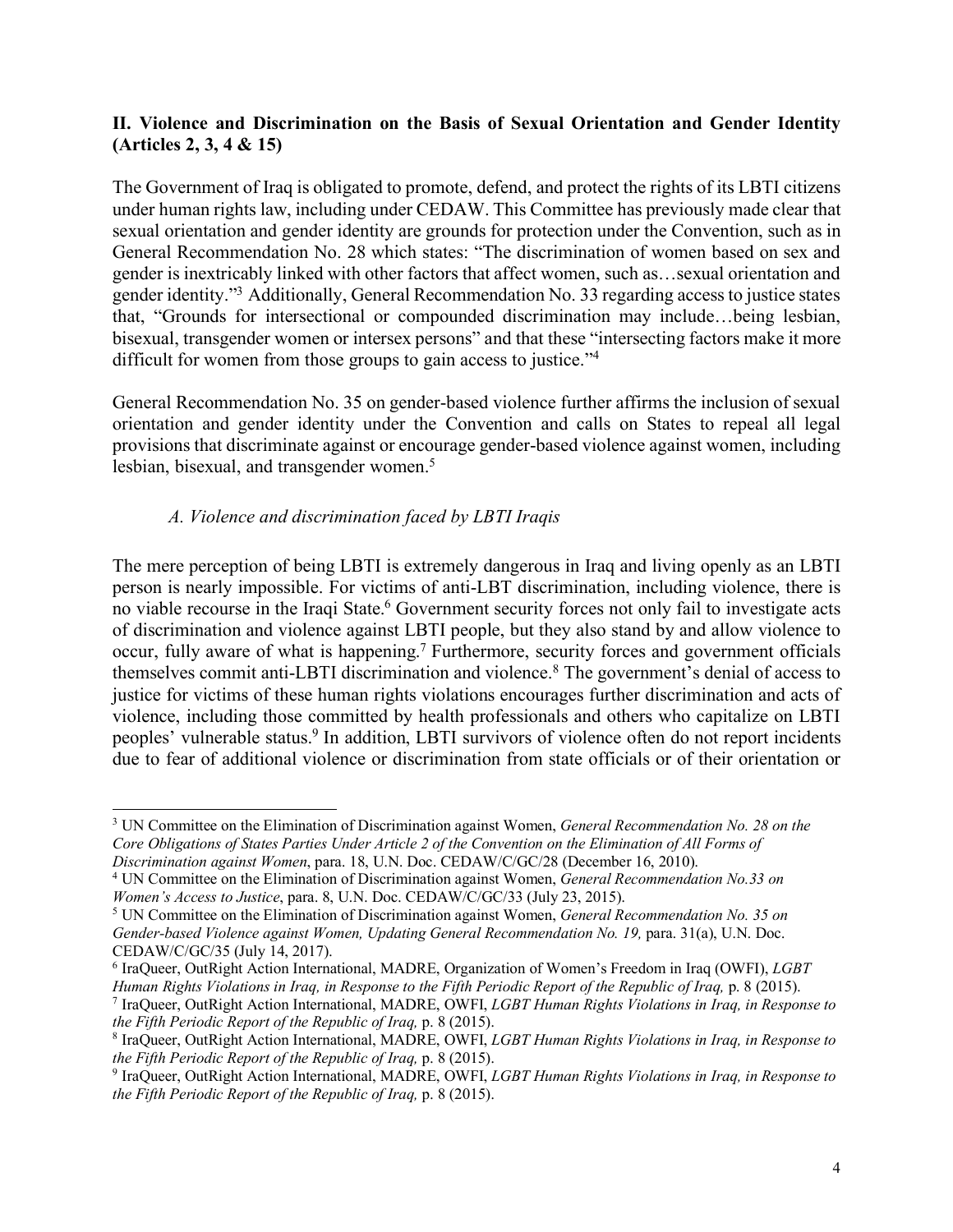identity being disclosed to family or their community, leading to wider impunity.10

IraQueer and its partners estimate that more than 220 killings of actual or perceived LGBT Iraqis occurred in 2017. <sup>11</sup> In 2018, IraQueer documented killings of Iraqis based on sexual orientation and gender identity and expression, including the killing of 15 year-old Hamoudi Al Mutairi who was filmed on camera while dying.<sup>12</sup> Of 257 LGBT individuals interviewed between 2015-2018, 96% stated that they have faced verbal and/or physical violence.<sup>13</sup> Verbal bullying and abuse are extremely common against LGBT people because they are viewed as not conforming to prescribed societal gender norms. Expressions of identity that are seen as not conforming to these norms and roles, such wearing skinny jeans, having long hair, and having a more "feminine" gender expression, often lead to instances of verbal abuse or bullying because the individual is perceived to identify as LGBT, even if they would not identify as LGBT themselves.<sup>14</sup> In many cases, LGBT people have faced physical violence, rape, and in extreme cases, death. <sup>15</sup> Data compiled by IraQueer indicate that, from 2015 – 2018, the Islamic State of Iraq and the Levant (ISIL) was responsible for 10% of crimes against LGBT people, while government authorities and affiliated armed groups are responsible for 53% of crimes and violations against LGBT people.<sup>16</sup>

IraQueer has received reports from several individuals who have experienced instances of verbal, physical, and sexual abuse at various checkpoints across Baghdad and other cities. IraQueer is also in possession of several videos showing the police humiliating and physically abusing trans people, while filming the injustices themselves. Similarly, LGBT individuals, especially "masculine" women, "feminine" men, and trans people, have faced physical abuse in Northern Iraq under the Kurdistan Regional Government. Many of those individuals have been detained without being informed about their rights, or without access to legal representation.<sup>17</sup> A lesbian living in Slemani reported that she was detained by the police several times. She told IraQueer, "A police officer threatened to rape me and said that it might make me a real woman."18

Lesbians face double discrimination for being women and queer. They are often forced into marriage, and end up being controlled by their husbands and families without the ability to express their identities.19 Lesbians also face difficulties connecting with each other due to the lack of online and offline safe spaces.20 Mara, a lesbian living in the Kurdistan Region of Iraq said, "Every day I spend with my husband, another part of me dies. My father forced me to marry my cousin. I no

 <sup>10</sup> UN High Commissioner for Refugees (UNCHR), *International Protection Considerations with Regard to People Fleeing the Republic of Iraq*, p. 103, (2019).

<sup>11</sup> IraQueer, *Fighting for the Right to Live: The State of LGBT+ Human Rights in Iraq,* p. 6 (2018).

<sup>12</sup> IraQueer, Press Release (October 10, 2018), https://www.iraqueer.org/blog/iraqueer-s-statement/.

<sup>13</sup> IraQueer, *Fighting for the Right to Live: The State of LGBT+ Human Rights in Iraq,* p. 9 (2018).

<sup>14</sup> IraQueer, *Fighting for the Right to Live: The State of LGBT+ Human Rights in Iraq,* p. 8 (2018).

<sup>15</sup> IraQueer, *Fighting for the Right to Live: The State of LGBT+ Human Rights in Iraq,* p. 9 (2018).

<sup>16</sup> IraQueer, *Fighting for the Right to Live: The State of LGBT+ Human Rights in Iraq,* p. 13 (2018).

<sup>17</sup> Mari Shibata, *How One Man is Trying to Make it Safer to be LGBTQ in Iraq*, The Washington Post (July 27, 2016), https://www.washingtonpost.com/news/soloish/wp/2016/07/27/how-one-manis-trying-to-make-it-safer-to-belgbtq-in-iraq/?utm\_term=.d6db88cdf15b

<sup>18</sup> IraQueer, *Fighting for the Right to Live: The State of LGBT+ Human Rights in Iraq,* p. 13 (2018).

<sup>19</sup> IraQueer, *Fighting for the Right to Live: The State of LGBT+ Human Rights in Iraq,* p. 10 (2018).

<sup>20</sup> IraQueer, *Fighting for the Right to Live: The State of LGBT+ Human Rights in Iraq,* p. 10 (2018).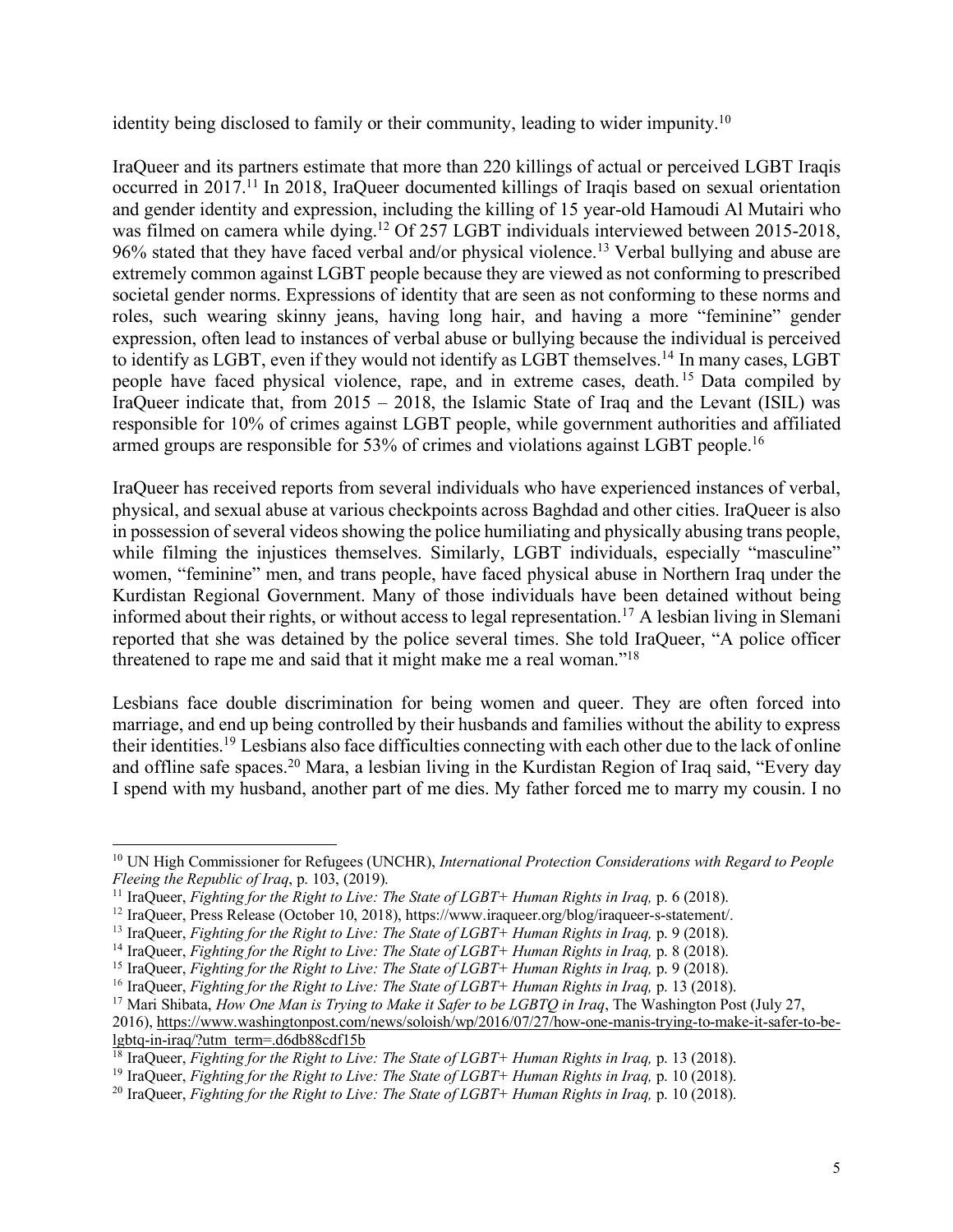longer recognize myself in the mirror."<sup>21</sup> Stories like Mara's are very common amongst the lesbian community, which is forced to face these abuses while being isolated from each other and the rest of the LBTI community.22

Local activists have received reports from the Kurdish region of women being arrested in recent months because police suspected they were lesbians.<sup>23</sup> Apparently none of the women have received formal hearings or legal representation, despite months in detention.<sup>24</sup>

Trans women face violence and discrimination, including sexual abuse, at the hands of law enforcement, families, neighbors, and even strangers.<sup>25</sup> Trans women are not able to obtain identification or official documents with a gender marker that reflects their gender identity, 26 which can limit their access to services and lead to discrimination when presenting their identification to officials across sectors.

Two recent murders illustrate the severe danger faced by transgender women, in Iraq. Local activists report that a trans woman was killed by her extended family in a so-called "honor" crime in Basra in April 2019.27 The woman was confronted by her family after finding her hormone drugs. After learning she was transgender, her family announced that she had died, and sources close to the victim report that she was killed because of her gender identity.

In late August 2019, a different trans woman was found dead in the outskirts of Baghdad. Her clothes were ripped and she was shot twice.28 The victim had originally gone missing in late April 2019 after receiving numerous death threats. Since the victim had not expressed plans to flee the area to escape these threats, her friends searched for her in morgues and hospitals around Baghdad since they suspected that she was a victim of a crime. Her date of death is unknown, but activists report that she likely was killed between early May and mid-August 2019.

*B. The Government of Iraq's Failure to Prevent, Investigate, Punish and Provide Redress for Violence and Discrimination against LBTI Persons*

According to human rights testimonials and interviews with Iraqi community-based human rights advocates, the most basic rights and fundamental freedoms of LBTI persons are regularly violated in Iraq with impunity.29 People who experience severe discrimination, torture, physical injury, and even murder on the basis of real or perceived SOGIESC have no recourse in the institutions that

 <sup>21</sup> IraQueer, *Fighting for the Right to Live: The State of LGBT+ Human Rights in Iraq,* p. <sup>10</sup> (2018) (name changed for safety reasons).

<sup>22</sup> IraQueer, *Fighting for the Right to Live: The State of LGBT+ Human Rights in Iraq,* p. 13 (2018).

<sup>&</sup>lt;sup>23</sup> Interview with anonymous Iraqi activist (September 13, 2019) (on file with MADRE).

<sup>&</sup>lt;sup>24</sup> Interview with anonymous Iraqi activist (September 13, 2019) (on file with MADRE).

<sup>25</sup> IraQueer, *Fighting for the Right to Live: The State of LGBT+ Human Rights in Iraq,* p. 10 (2018).

<sup>26</sup> UNHCR, *International Protection Considerations with Regard to People Fleeing the Republic of Iraq*, p. 102, (2019).

<sup>&</sup>lt;sup>27</sup> Interview with anonymous Iraqi activist (September 13, 2019) (on file with MADRE).

<sup>&</sup>lt;sup>28</sup> Interview with anonymous Iraqi activist (September 13, 2019) (on file with MADRE).

<sup>29</sup> IraQueer, OutRight Action International, MADRE, OWFI, *Dying to Be Free: LGBT Human Rights Violations in Iraq, in Response to the Fifth Periodic Report of the Republic of Iraq,* p. 3 (2015).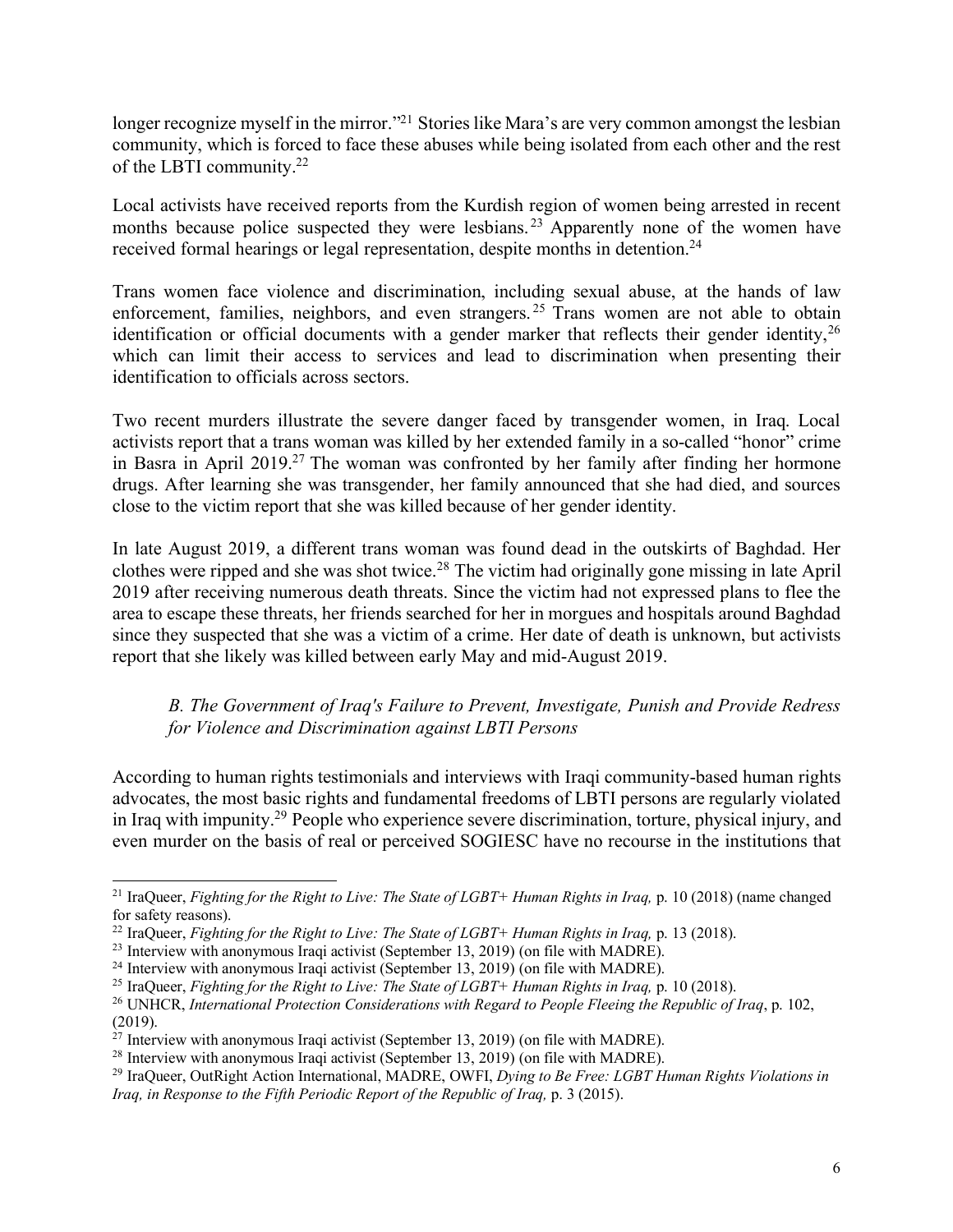should provide protection and support, such as government police and security forces, or medical facilities.30 Multiple sectors of society are implicated in these human rights violations, including civilians, militia members, religious leaders, police and security forces, government officials, healthcare workers and others.<sup>31</sup>

Faced with continued armed conflict, militia violence, and the weakening of government institutions since 2003, LBTI people in Iraq are especially vulnerable to violence from these various actors. Since 2003, Iraq has also experienced a number of organized, deadly campaigns targeting large numbers of people based on their real or perceived SOGIESC.<sup>32</sup> Government actors and militias instigate, inspire, and tolerate violent persecution.<sup>33</sup>

The killing campaigns organized by groups like Asa'ib Ahl Al-Haq (the League of the Righteous), have been a regular occurrence for more than a decade.<sup>34</sup> The latest campaign was reported to have taken place in January of 2017 when more than a hundred names were put on a list that was distributed around neighborhoods in Baghdad, warning those listed to either change or be killed.<sup>35</sup> Instead of holding perpetrators of these threats and killings accountable, the Government appears to have granted them a form of unwritten legitimacy. When fighting against the Islamic State began in 2014, Iraqi government forces aligned with militias, including Asa'ib Ahl al Haq, <sup>36</sup> and evidence pointed to collusion between government forces and militia in revenge killings.<sup>37</sup>

<sup>&</sup>lt;sup>30</sup> Doctors at hospitals in Iraq regularly deny LGBT people healthcare, or charge them double or triple the rate for treatment. Three of the many hospitals that have engaged in extortion and denial of treatment based on real or perceived sexual orientation or gender identity include Al Yarmouk Hospital, Al Kindi Hospital, and Al Samir Hospital. Interview with Iraqi activists (January 24, 2015) (on file with MADRE); Email with Iraqi service provider and advocate (May 24, 2015) (on file with MADRE).

<sup>31</sup> IraQueer, OutRight Action International, MADRE, OWFI, *Dying to Be Free: LGBT Human Rights Violations in Iraq, in Response to the Fifth Periodic Report of the Republic of Iraq,* p. 3 (2015).

<sup>32</sup> IraQueer, OutRight Action International, MADRE, OWFI, *Dying to Be Free: LGBT Human Rights Violations in Iraq, in Response to the Fifth Periodic Report of the Republic of Iraq,* p. 3 (2015).

<sup>33</sup> IraQueer, OutRight Action International, MADRE, OWFI, *Dying to Be Free: LGBT Human Rights Violations in Iraq, in Response to the Fifth Periodic Report of the Republic of Iraq,* p. 3 (2015).

<sup>34</sup> IraQueer, *Fighting for the Right to Live: The State of LGBT+ Human Rights in Iraq,* p. 8 (2018).

<sup>35</sup> IraQueer, *Fighting for the Right to Live: The State of LGBT+ Human Rights in Iraq,* p. 8 (2018).

<sup>36</sup> David D. Kirkpatrick, *Shiite Militias Pose Challenge for U.S. in Iraq,* The New York Times (September 16, 2014), http://www.nytimes.com/2014/09/17/world/middleeast/shiite-militias-pose-challenge-for-usiniraq.html? r=0.

<sup>37</sup> Amnesty International, *Iraq: Testimonies Point to Dozens of Revenge Killings of Sunni Detainees* (June 27, 2014), http://www.amnesty.org/en/for-media/press-releases/iraq-testimonies-point-dozens-revengekillings-sunni-detainees-2014-06-27; Human Rights Watch documented "the extrajudicial killings of hundreds of prisoners in June and July of this year by Iraqi army, police and special forces [and] a pattern of government-backed Shi'a militias kidnapping and killing Sunni men in Baghdad, Diyala and Babel provinces…. [T]he government has significantly increased its use of militias and sectarian volunteers in its fight against ISIS." Human Rights Watch, *Iraq: 22nd Special Session of the UN Human Rights Council* (September 1, 2014), http://www.hrw.org/news/2014/09/01/iraq-22nd-specialsession-unhuman-rights-council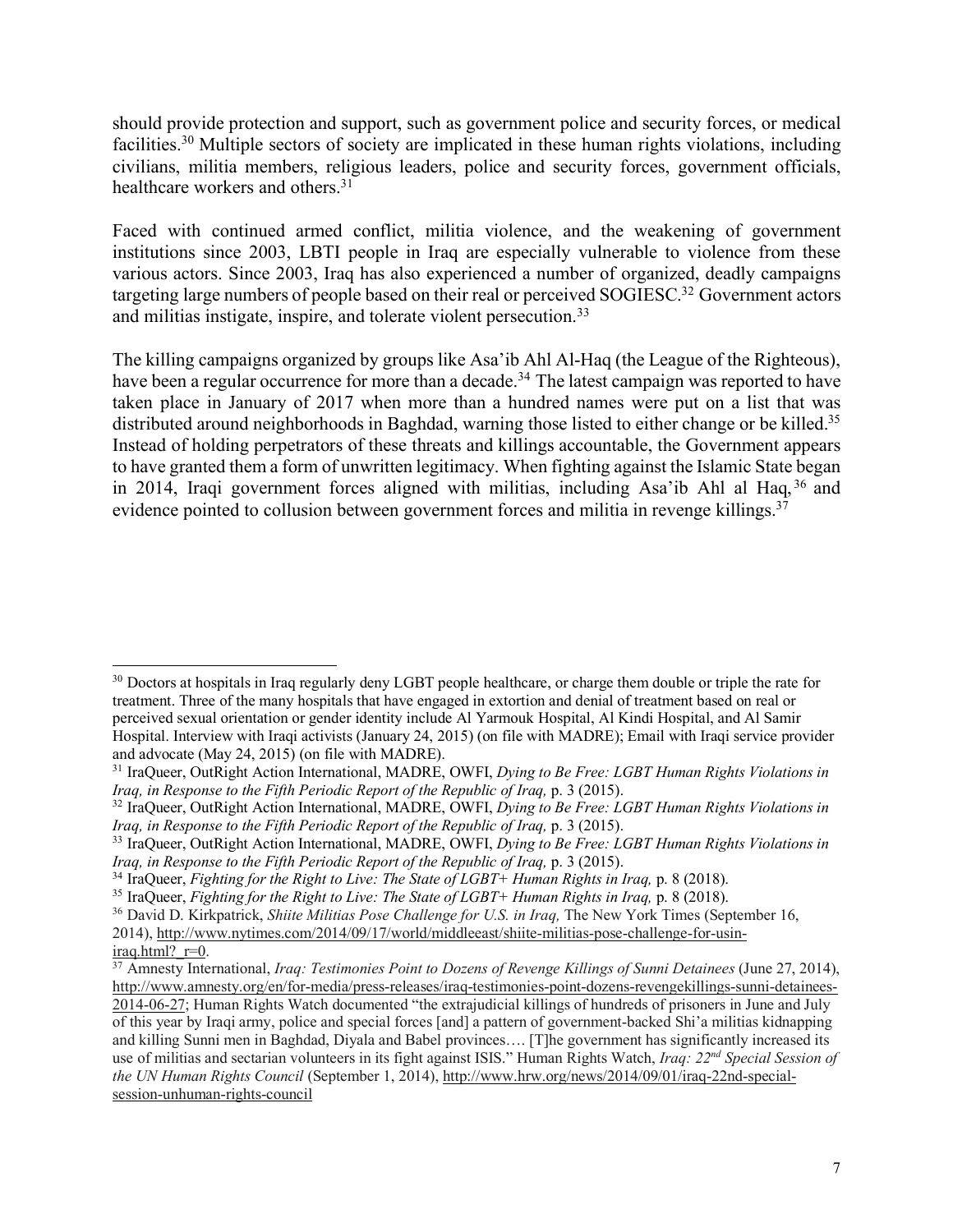#### **III. Lack of Accountability for Sexual Violence and Gender-Based Crimes Committed by Islamic State of Iraq and the Levant (ISIL) (Articles 2, 3, 5, 6, & 15)**

#### *A. Sexual and Gender-Based Crimes Committed by ISIL against LBTI Persons*

Wartime abuses against people who are marginalized within their societies are rarely documented. As a result, such violations are excluded from human rights discourse and from future justice processes. In effect, they are left out of history. For this reason, Iraqi activists, at great personal risk, have been documenting such crimes, and not only those committed by the ISIL but also by other militias and government forces. They have preserved critical information about perpetrators and larger criminal networks. Many of these same documenters have also provided safe passage and shelter to people at imminent risk of sexual slavery or murder.

For this reason, in the fall of 2017, advocates filed a communication<sup>38</sup>—the first of its kind—to the International Criminal Court (ICC), to advance protection of the rights of women including real or perceived LBTI people. The petition argues that the international community should prosecute ISIL fighters for crimes committed on the basis of gender, including discrimination based on real or perceived SOGIESC. These crimes are all forms of gender-based persecution.

While knowledge of egregious crimes committed against women and real or perceived LBTI persons in armed conflict itself is not new, this is the first time the world has seen robust documentation of crimes against women including real or perceived LBTI persons for transgressing gender norms during an armed conflict. The petition therefore offers a new opportunity to challenge this type of violence.

Under ISIL occupation in Iraq, women, girls, men and boys including real or perceived LBTI persons, and those otherwise perceived asstepping outside of traditional gender roles were targeted for violence on a staggering scale.<sup>39</sup> For example, in June 2015, ISIL executed two women by shooting them in the head after findings messages on the women's phones that ISIL claimed proved they were lesbians.40 In June 2016, ISIL executed two women by shooting them in the head after accusing them of being lesbians. Again, ISIL claimed that conversations and photos on the victims' phones proved their homosexuality.<sup>41</sup> However there remains complete impunity for these crimes.

Pursuant to Article 15 of the Rome Statute Requesting a Preliminary Examination into the Situation of: Gender-*Based Persecution and Torture as Crimes against Humanity and War Crimes Committed by the Islamic State of Iraq and the Levant (ISIL) in Iraq* (November 2017), https://www.madre.org/sites

/default/files/PDFs/CUNY%20MADRE%20OWFI%20Article%2015%20Communication %20Submission%20Gender%20Crimes%20in%20Iraq%20PDF.pdf [http://perma.cc/9S4X -4BR2] [hereinafter

HRGJ Clinic et al., Article 15 Communication].

<sup>&</sup>lt;sup>38</sup> See Human Rights and Gender Justice (HRGJ) Clinic, City University of New York (CUNY) Law School, MADRE & the Organization of Women's Freedom in Iraq (OWFI), *Communication to the ICC Prosecutor*

<sup>39</sup> *See* HRGJ Clinic et al., Article 15 Communication; *See also*, Lisa Davis, *Reimagining Justice for Gender-Based Crimes at the Margins: New Legal Strategies for Prosecuting ISIS Crimes against Women and LGBTIQ Persons*, 24 Wm. & Mary J. Women & L. 513 (2018).

<sup>40</sup> HRGJ Clinic et al., Article 15 Communication, para. 63.

<sup>41</sup> HRGJ Clinic et al., Article 15 Communication, para. 73.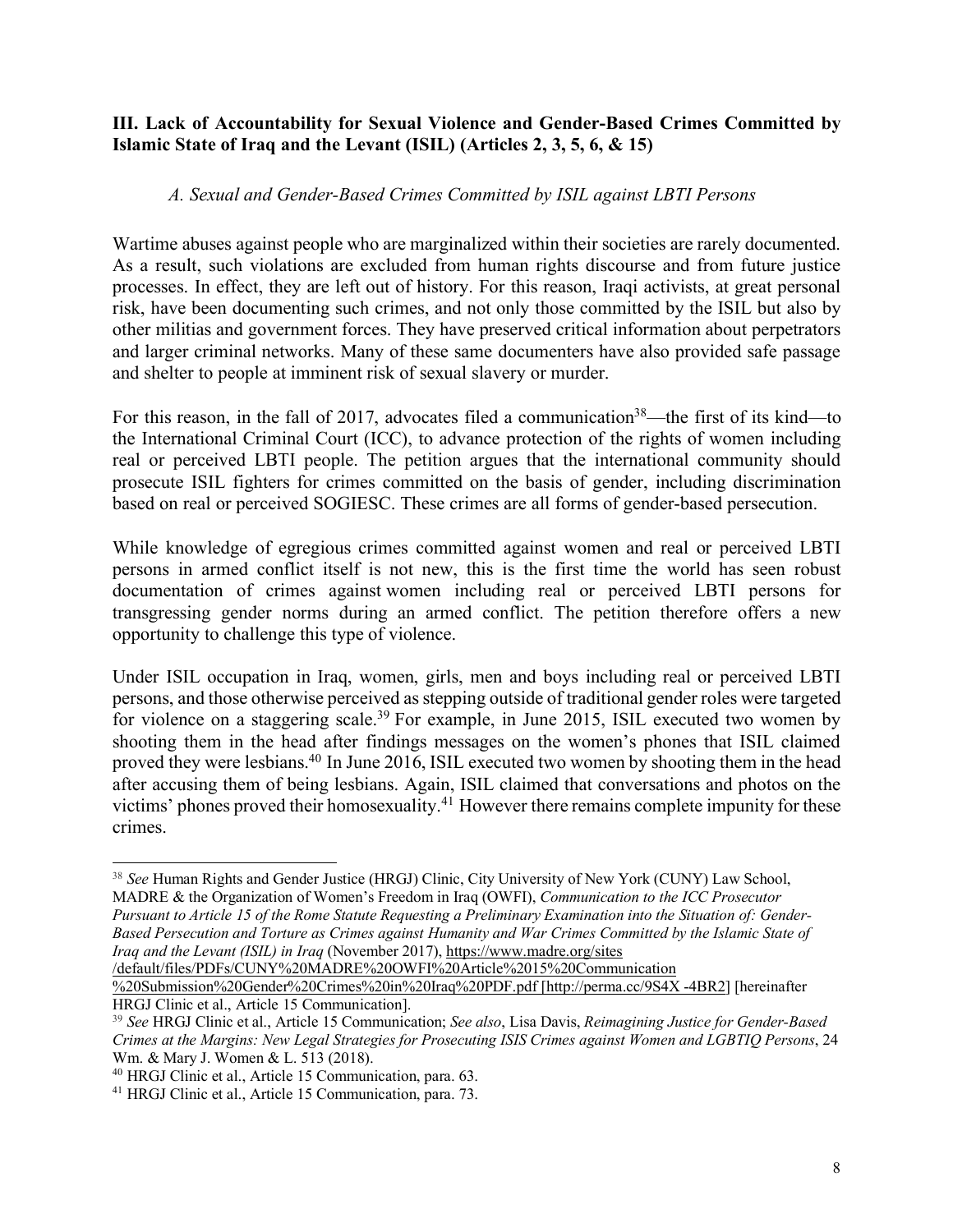*B. The Government of Iraq's Failure to Prosecute Sexual and Gender-Based Crimes Committed by ISIL*

Prosecutions of ISIL fighters are fast-tracked under Iraq's counter-terrorism law, which carries a death penalty sentence. Sentencing hearings last on average about 10 or 20 minutes.<sup>42</sup> Convictions are often based on ties to ISIL, rather than on the specific nature and type of crimes committed.<sup>43</sup> Thislow bar for mass conviction meansthat courts are not investigating the most egregious crimes. Justice actors are also not distinguishing between the guilty and the victims in some situations, with some perpetrators going free and some victims including women forced into marriages with ISIL fighters receiving the death penalty. No effort is being made to inform victims of when or where alleged perpetrators are being brought to trial, giving victims no opportunity to participate.<sup>44</sup> Local Iraqi civil society organizations, as well as the international community, are calling for transparent and fair trials that acknowledge the sexual and gender-based crimes committed by ISIL and the impacts they have on victims.<sup>45</sup> Thousands of sentences have been handed down in Iraq to members of ISIL, but not one has included sexual or gender-based crimes.<sup>46</sup>

In its report to this Committee, the Iraqi government generally acknowledges the sexual and gender-based violence that some women faced under ISIL, particularly the targeting of Yazidi women.<sup>47</sup> However, the government has failed to acknowledge and provide accountability for ISIL crimes amounting to gender-based persecution and targeting women who transgressed the rigid gender roles prescribed by ISIL ideology, including such crimes committed against real or perceived LBTI persons.

Without acknowledgement and accountability for the full range of crimes and the gender discriminatory basis on which many of them were committed, justice cannot be obtained for victims and communities cannot rebuild. For this reason Iraqi activists have called for the international community to support a symbolic tribunal on LGBTI crimes committed by ISIL to be held in a third country, and for the Government of Iraq to acknowledge these crimes and hold perpetrators accountable.

 <sup>42</sup> *Open Letter to the U.N. Security Council on the Government of Iraq's Prosecutions of ISIS Fighters* (June 2018), https://www.madre.org/press-publications/human-rights-report/open-letter-un-security-

council-government-iraqs-prosecutions; Margaret Coker and Falih Hassan, *A 10-Minute Trial, a Death Sentence: Iraqi Justice for ISIS Suspects,* The New York Times (April 17, 2018).

<sup>43</sup> *Open Letter to the U.N. Security Council on the Government of Iraq's Prosecutions of ISIS*

*fighters* (June 2018), https://www.madre.org/press-publications/human-rights-report/open-letter-un-security-councilgovernment-iraqs-prosecutions

<sup>44</sup> *Open Letter to the U.N. Security Council on the Government of Iraq's Prosecutions of ISIS*

*fighters* (June 2018), https://www.madre.org/press-publications/human-rights-report/open-letter-un-security-councilgovernment-iraqs-prosecutions; Human Rights Watch, *Flawed Justice: Accountability for ISIS Crimes in Iraq*, p. 54 (2017).

<sup>45</sup> *Open Letter to the U.N. Security Council on the Government of Iraq's Prosecutions of ISIS Fighters* (June 2018), https://www.madre.org/press-publications/human-rights-report/open-letter-un-securitycouncil-government-iraqs-prosecutions.

<sup>46</sup> UN Secretary-General, *Conflict-related Sexual Violence,* para. 25, UN Doc. S/2019/280 (March 29, 2019).

<sup>47</sup> Government of Iraq, *Seventh Periodic Report Submitted by Iraq under Article 18 of the Convention, Due in 2018*, para. 11, UN Doc. CEDAW/C/IRQ/7 (August 15, 2018).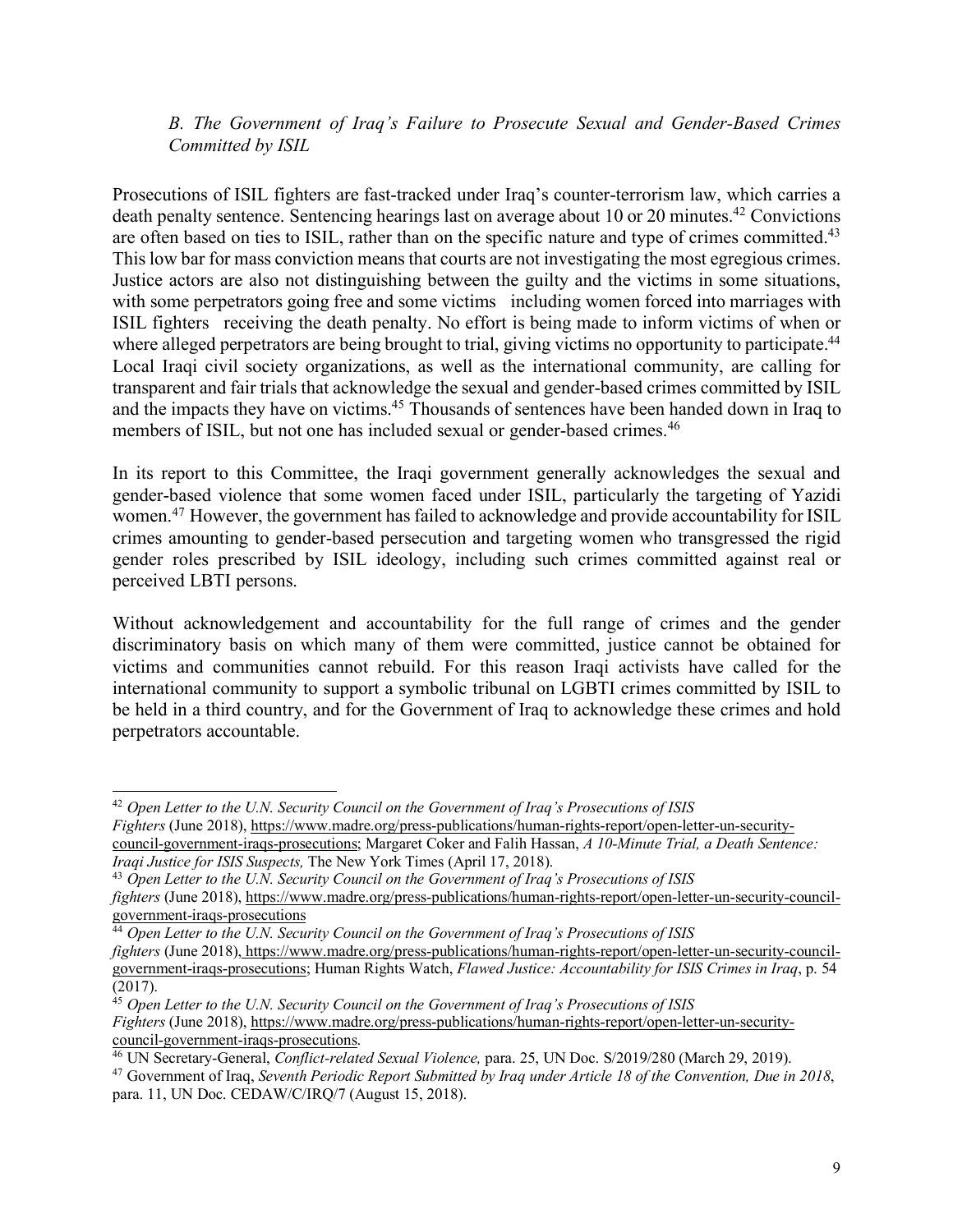#### **IV. Lack of Access to Safe Employment and Necessary Health Services for LBTI People in Iraq (Articles 11 &12)**

Discrimination in employment and healthcare dramatically impact the lives of LBTI individuals in Iraq. Several have reported to human rights documenters that they were denied employment or fired for looking "too feminine" or for refusing to engage in sexual practices with their employers.<sup>48</sup> They also state that sexual advances from employers occur very often, and are always unreported. LBTI individuals not only lack legal protection, but also fear the possibility of being legally persecuted for redefining social norms and "damaging the public honor."49

In particular, trans women face extreme danger simply by existing, especially those who choose to undergo hormone treatment and show physical changes, and Iraqi law denies them genderaffirming healthcare. Hormone treatments are not legal and make transitioning even more dangerous.<sup>50</sup> In addition, the law does not permit gender affirming operations.<sup>51</sup> People who manage to undergo the surgery outside of Iraq face difficulties in obtaining legal documents that reflect their gender identity. In an interview with IraQueer, a trans women stated: "Accessing hormones that I can use is life-threatening, but every day I wasn't a girl was a day I thought of committing suicide. I know I will face even more danger when my body starts to change, but I rather die looking like who I really am than to die looking like what the society wanted me to be."52

#### **V. Discriminatory Media Portrayal of LBTI People in Iraq (Articles 2, 3, & 5)**

The media has played a significant role in promoting violence against LBTI people in Iraq and the Kurdish Region, and the Government, which controls most media outlets, has failed to address the abusive coverage.53 By using homophobic, biphobic, and transphobic language and propagating inaccurate information about LBTI people, the media has been instrumental in agitating and perpetuating discriminatory sentiments towards LBTI people.54 The use of words like "faggot", "abnormal" and other offensive terms are commonplace in the Iraqi media when referring to LBTI individuals.<sup>55</sup> The LBTI community is often discussed on TV by guests and talking head "experts" who have never worked on matters related to LBTI rights and do not have a background that qualifies them to share informed opinions about LBTI people before a mass audience.<sup>56</sup> Religious leaders and psychiatrists often use personal beliefs and values as the basis for "expert opinions" instead of relying on facts.<sup>57</sup> They influence the public by making sweeping homophobic and transphobic claims that lack factual basis, such as the idea that being LBTI is the result of rape and needs to be treated, or that LBTI people represent a threat to the institute of marriage and the safety

 <sup>48</sup> IraQueer, *Fighting for the Right to Live: The State of LGBT+ Human Rights in Iraq,* p. 8-9 (2018).

<sup>49</sup> Iraqi Penal Code Articles 403, 430 and 431; IraQueer, *Fighting for the Right to Live: The State of LGBT+ Human Rights in Iraq,* p. 10 (2018).

<sup>50</sup> IraQueer, *Fighting for the Right to Live: The State of LGBT+ Human Rights in Iraq,* p. 9 (2018).

<sup>51</sup> IraQueer, *Fighting for the Right to Live: The State of LGBT+ Human Rights in Iraq,* p. 9 (2018).

<sup>52</sup> IraQueer, *Fighting for the Right to Live: The State of LGBT+ Human Rights in Iraq,* p. 9-10 (2018).

<sup>53</sup> IraQueer, *Fighting for the Right to Live: The State of LGBT+ Human Rights in Iraq,* p. 16 (2018).

<sup>54</sup> IraQueer, *Fighting for the Right to Live: The State of LGBT+ Human Rights in Iraq,* p. 16 (2018).

<sup>55</sup> IraQueer, *Fighting for the Right to Live: The State of LGBT+ Human Rights in Iraq,* p. 16 (2018).

<sup>56</sup> IraQueer, *Fighting for the Right to Live: The State of LGBT+ Human Rights in Iraq,* p. 16 (2018).

<sup>57</sup> IraQueer, *Fighting for the Right to Live: The State of LGBT+ Human Rights in Iraq,* p. 16 (2018).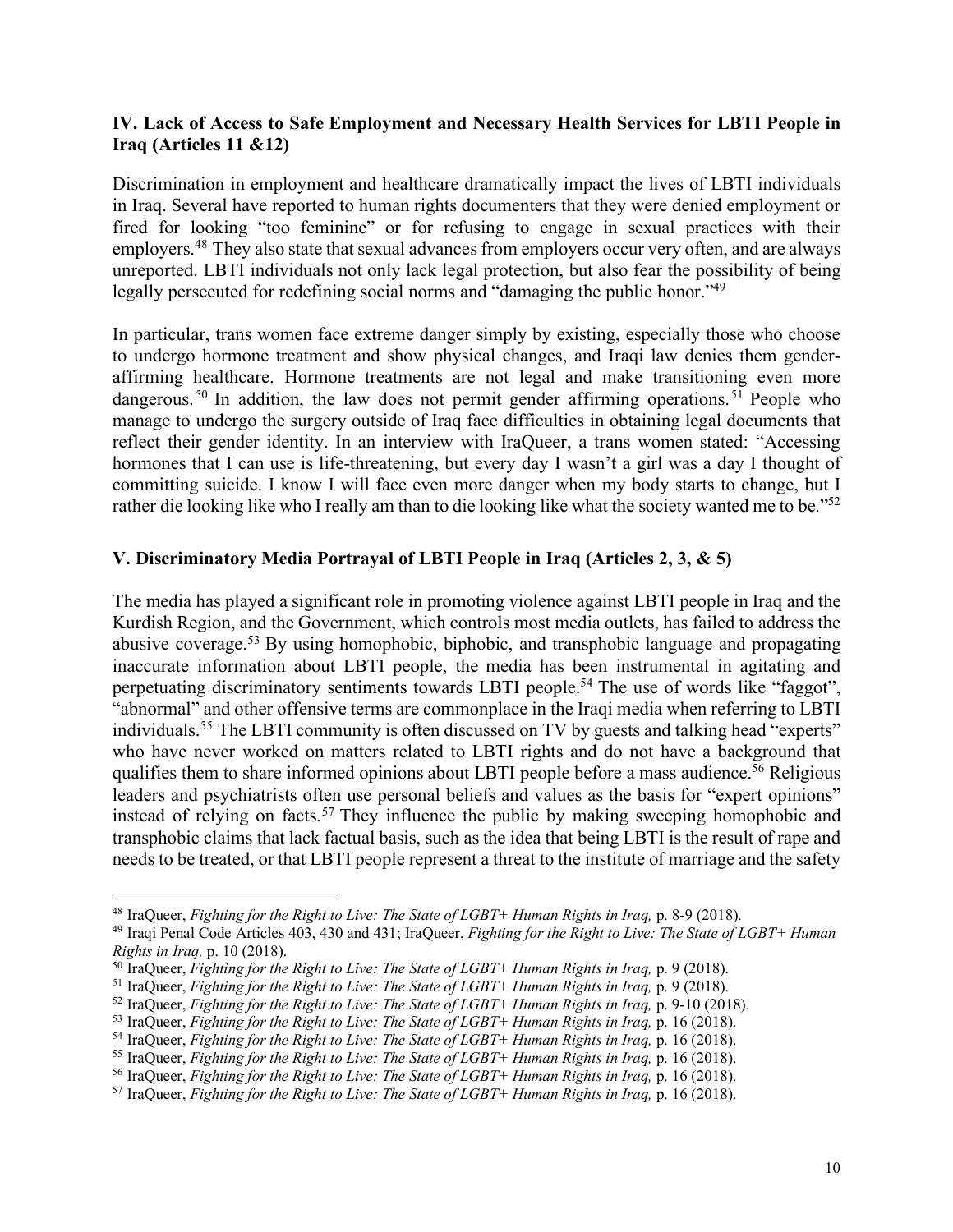## of children.

Media, namely television, plays a major role in shaping views across the Iraqi society. According to the 2017 Report by The Broadcasting Board of Governors (BBG), 91% of adults in Iraq get their news and information from TV. <sup>58</sup> The lack of accurate sources of information about SOGIESC sexual orientation and gender identity for television media viewers is a source of great danger to LBTI people.

While media outlets' programs and publications help mobilize violent campaigns and campaigners against LBTI individuals, the government's Communication and Media Commission, which regulates and monitors media outlets, has not taken any noteworthy steps to hold media outlets accountable for unethical reporting and bias.<sup>59</sup> Because most media outlets are controlled by the government, it must be held all the more accountable for addressing the media's biased, homophobic, transphobic, and biphobic coverage and reporting, and it must be called on to promote positive, non-discriminatory coverage of LBTI people and issues.

# **VI. Recommendations:**

We ask the Committee to make the following recommendations to the Government of Iraq.

- Reiterating the recommendation of the Committee against Torture's 2015 review of Iraq, the government "should take effective measures to prevent violence based on real or perceived sexual orientation and gender identity and ensure that all acts of violence are investigated and prosecuted promptly, effectively and impartially, perpetrators brought to justice and victims provided redress."60
- Reiterating the recommendation of the Human Rights Committee's 2015 review of Iraq, the government should enact "comprehensive anti-discrimination legislation that provides full and effective protection against discrimination in all spheres and contains a comprehensive list of prohibited grounds for discrimination, including sexual orientation and gender identity."61
- Reiterating the recommendation of the Human Rights Committee's 2015 review of Iraq, the government should "collect comprehensive data on cases of violence against persons on the basis of their sexual orientation or gender identity."62
- The Government of Iraq should take meaningful efforts to hold ISIL fighters accountable for sexual and gender-based crimes, including crimes committed against persons based on

 <sup>58</sup> IraQueer, *Fighting for the Right to Live: The State of LGBT+ Human Rights in Iraq,* p. <sup>17</sup> (2018).

<sup>59</sup> IraQueer, *Fighting for the Right to Live: The State of LGBT+ Human Rights in Iraq,* p. 17 (2018).

<sup>60</sup> UN Committee against Torture, *Concluding Observations on the Initial Report of Iraq*, para. 25, UN Doc. CAT/C/IRQ/CO/1 (September 7, 2015).

<sup>61</sup> UN Human Rights Committee, *Concluding Observations on the Fifth Periodic Report of Iraq*, para. 12(d), UN Doc. CCPR/C/IRQ/CO/5 (December 3, 2015).

<sup>62</sup> UN Human Rights Committee, *Concluding Observations on the Fifth Periodic Report of Iraq*, para. 12(c), UN Doc. CCPR/C/IRQ/CO/5 (December 3, 2015).